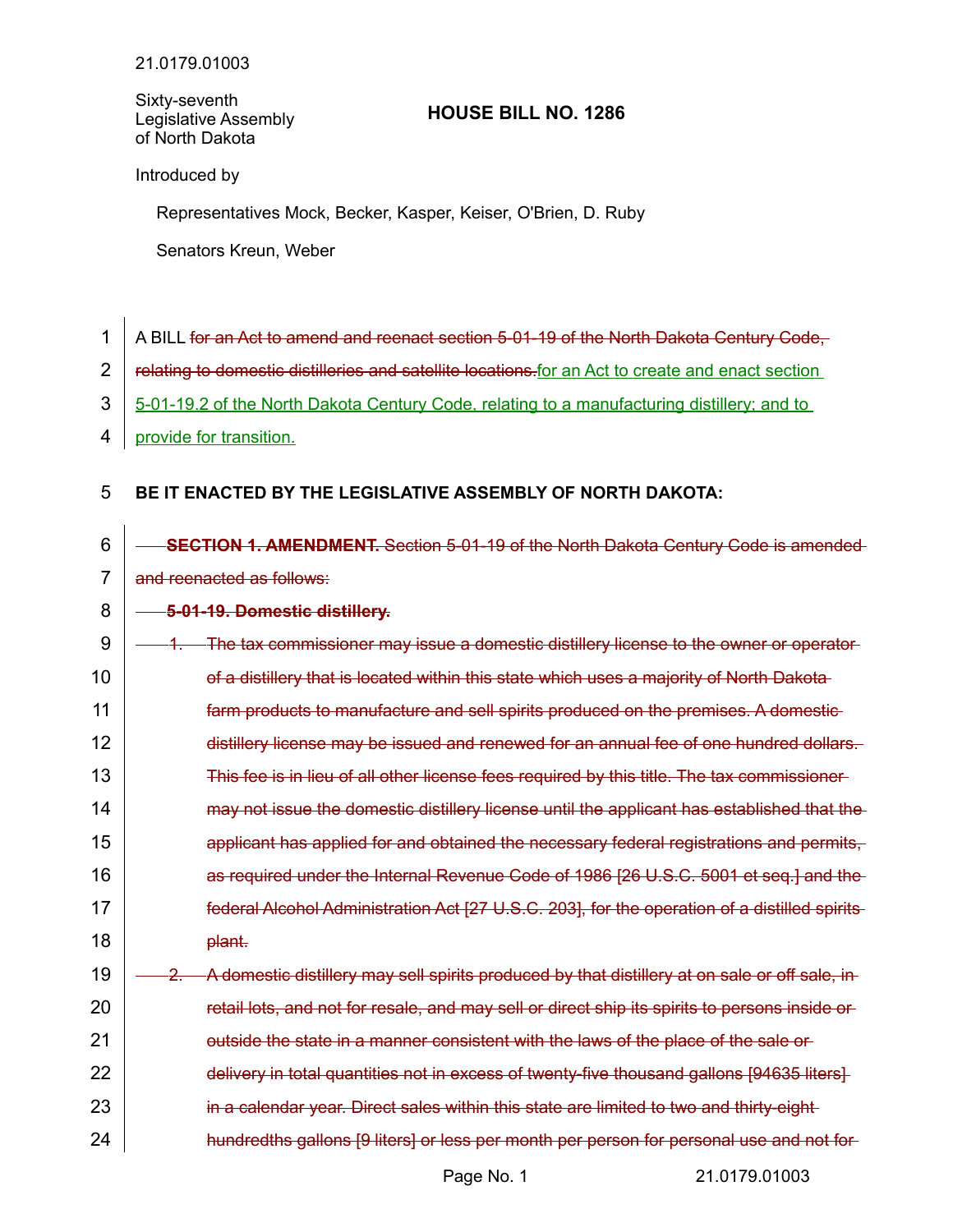| 1  | resale. The packaging must conform with the labeling requirements in section 5-01-16.             |
|----|---------------------------------------------------------------------------------------------------|
| 2  | A licensee may dispense free samples of the spirits offered for sale. Subject to local-           |
| 3  | ordinance, sales at on sale and off sale may be made on Sundays between twelve                    |
| 4  | noon and twelve midnight. A domestic distillery may hold events inside and outside its-           |
| 5  | premises, but only on contiguous property under common ownership, allowing free-                  |
| 6  | samples of its spirits and to sell its spirits by the glass or in closed containers. The tax-     |
| 7  | commissioner may issue event permits for not more than forty event days per calendar              |
| 8  | year to a domestic distillery allowing the domestic distillery, subject to local ordinance,       |
| 9  | to give free samples of its product and to sell its product by the glass or in closed-            |
| 10 | containers, at off-premises events. A domestic distillery may not engage in any-                  |
| 11 | wholesaling activities. Except as provided by section 5-01-19.1, all sales and                    |
| 12 | deliveries of spirits to any other retail licensed premises in this state may be made only        |
| 13 | through a licensed North Dakota liquor wholesaler. However, a domestic distillery may             |
| 14 | sell distilled spirits to a domestic winery if the distilled spirits were produced from-          |
| 15 | products provided to the domestic distillery by the domestic winery. No later than the            |
| 16 | last business day of a calendar month, a farm distillery that has made sales to a North-          |
| 17 | Dakota wholesaler during the preceding calendar month shall file a report with the tax-           |
| 18 | commissioner reporting those sales.                                                               |
| 19 | A domestic distillery may obtain a domestic distillery license and a retailer license<br>Յ.       |
| 20 | allowing the onpremises sale of alcoholic beverages at a restaurant owned by the                  |
| 21 | licensee and located on property contiguous to the domestic distillery. A domestic-               |
| 22 | distillery also may own or operate a winery.                                                      |
| 23 | As used in this subsection, "samples" means the serving of free tastings of a<br>$\mathbf{a}$ .   |
| 24 | domestic distillery's products not to exceed six ounces [0.18 liter] of spirits per-              |
| 25 | individual per day.                                                                               |
| 26 | A domestic distillery may operate one satellite location in addition to its licensed<br><u>ə.</u> |
| 27 | premises for the purpose of providing samples and on sale or off sale retail sales.               |
| 28 | The spirits sampled or sold at the satellite location must be produced by the<br><u>(1)</u>       |
| 29 | domestic distillery.                                                                              |
| 30 | A domestic distillery may not produce any spirits at the satellite location.<br><u>(2)</u>        |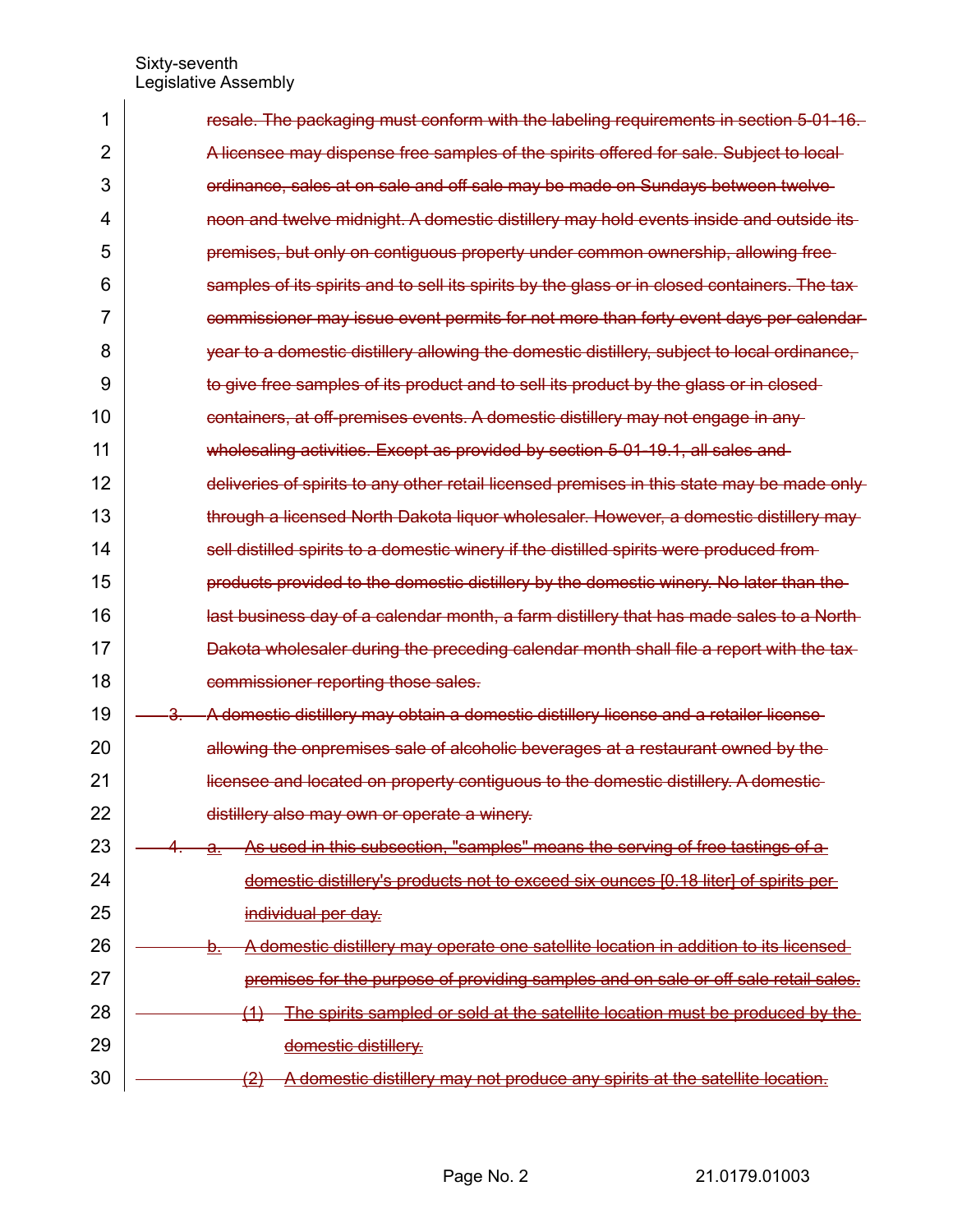| 1  | A domestic distillery that is issued an event permit in accordance with<br><u>(3)</u>          |
|----|------------------------------------------------------------------------------------------------|
| 2  | subsection 2 may hold an indoor or outdoor event at its satellite location at                  |
| 3  | which the domestic distillery may offer free samples of its spirits and may                    |
| 4  | sell its spirits by the glass or in closed containers.                                         |
| 5  | The satellite location must be owned or leased by the domestic distillery<br><del>(4)</del>    |
| 6  | licensee.                                                                                      |
| 7  | A domestic distillery may not engage in wholesaling activities at its satellite<br><u>(5)</u>  |
| 8  | location.                                                                                      |
| 9  | A domestic distillery shall obtain a satellite location license from the tax-<br><del>c.</del> |
| 10 | commissioner before operating a satellite location. The tax commissioner may                   |
| 11 | issue and renew a satellite location license for an annual fee of one hundred                  |
| 12 | dollars. This fee is in addition to all other license fees required by this title.             |
| 13 | A domestic distillery is liable for any violation of alcohol or licensing requirements<br>d.   |
| 14 | committed on the premises of its satellite location.                                           |
| 15 | $\frac{5}{2}$ . A domestic distillery is subject to section 5-03-06 and shall report and pay-  |
| 16 | annually to the tax commissioner the wholesaler taxes due on all spirits sold by the           |
| 17 | licensee at retail or to a retail licensee, including all spirits shipped directly to-         |
| 18 | consumers as set forth in sections 5-03-07 and 57-39.6-02. The annual wholesaler tax-          |
| 19 | reports are due January fifteenth of the year following the year sales were made. The          |
| 20 | report must provide the detail and be in a format as prescribed by the tax-                    |
| 21 | commissioner. The tax commissioner may require that the report be submitted in an-             |
| 22 | electronic format approved by the tax commissioner.                                            |
| 23 | <b>SECTION 1.</b> Section 5-01-19.2 of the North Dakota Century Code is created and enacted    |
| 24 | as follows:                                                                                    |
| 25 | 5-01-19.2. Manufacturing distillery - Satellite locations.                                     |
| 26 | The tax commissioner may issue a manufacturing distillery license to the owner or<br>1.        |
| 27 | operator of a distillery located within this state which uses a majority of North Dakota       |
| 28 | farm products to manufacture and sell spirits produced on the premises. A                      |
| 29 | manufacturing distillery license may be issued and renewed for an annual fee of one            |
| 30 | hundred dollars. This fee is in lieu of all other license fees required by this title. The tax |
| 31 | commissioner may not issue the manufacturing distillery license until the applicant has        |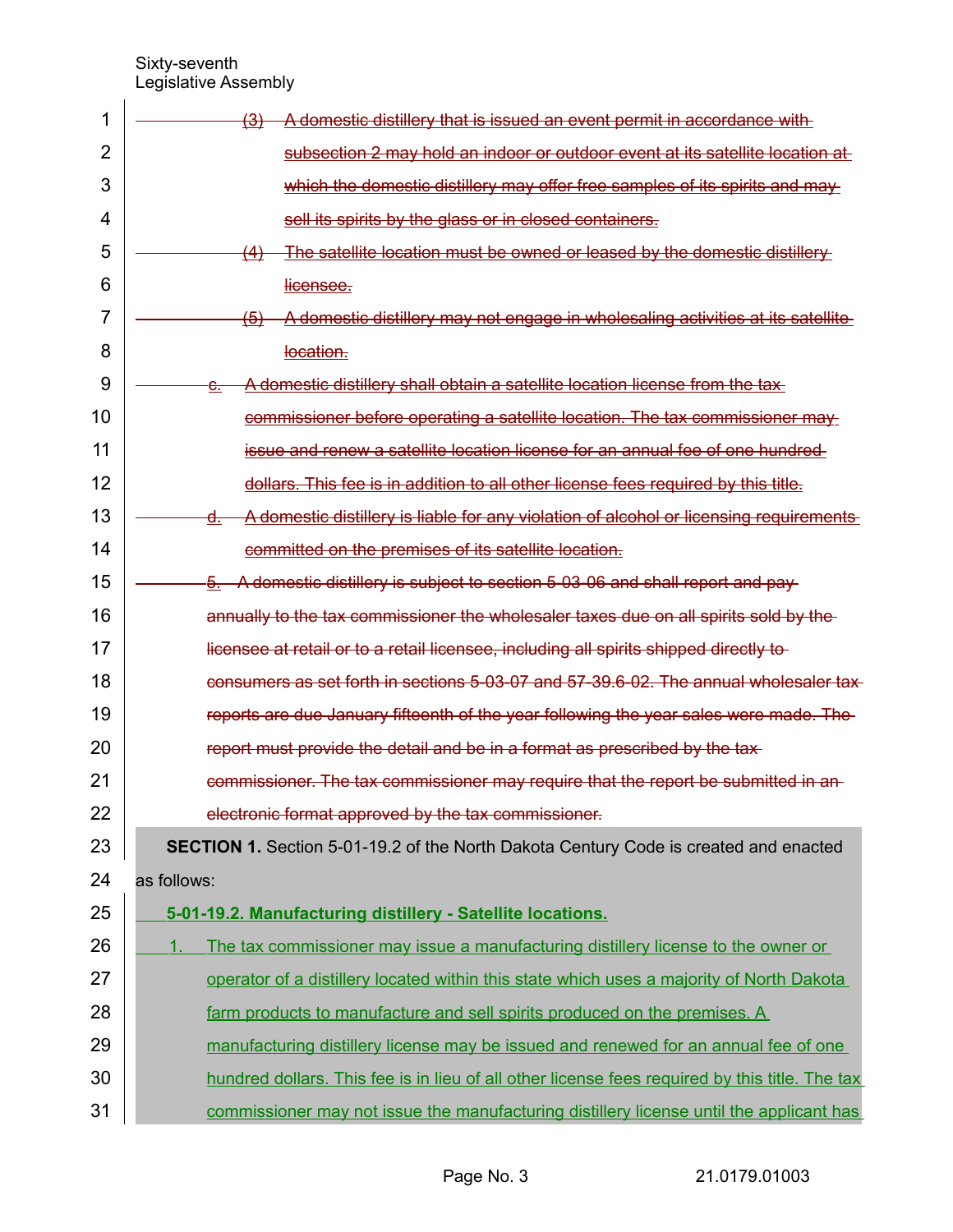$\overline{1}$ 

| 1              |    | established the applicant has applied for and obtained the necessary federal                   |
|----------------|----|------------------------------------------------------------------------------------------------|
| $\overline{2}$ |    | registrations and permits, as required under the Internal Revenue Code of 1986                 |
| 3              |    | [26 U.S.C. 5001 et seq.] and the federal Alcohol Administration Act [27 U.S.C. 203], for       |
| 4              |    | the operation of a distilled spirits plant.                                                    |
| 5              | 2. | A manufacturing distillery may sell spirits produced by that distillery at off sale, in retail |
| 6              |    | lots, and not for resale, and may sell or direct ship its spirits to persons inside or         |
| $\overline{7}$ |    | <u>outside the state in a manner consistent with the laws of the place of the sale or</u>      |
| 8              |    | delivery in total quantities not in excess of twenty-five thousand gallons [94635 liters]      |
| 9              |    | in a calendar year. Direct sales within this state are limited to two and thirty-eight         |
| 10             |    | hundredths gallons [9 liters] or less per month per person for personal use and not for        |
| 11             |    | resale. The packaging must conform with the labeling requirements in section 5-01-16.          |
| 12             |    | A licensee may dispense free samples of the spirits offered for sale. Subject to local         |
| 13             |    | ordinance, sales at off sale may be made on Sundays between twelve noon and                    |
| 14             |    | twelve midnight. The tax commissioner may issue event permits for not more than                |
| 15             |    | forty event days per calendar year to a manufacturing distillery to allow the                  |
| 16             |    | manufacturing distillery, subject to local ordinance, to give free samples of its product      |
| 17             |    | and to sell its product by the glass or in closed containers at off-premises events at a       |
| 18             |    | satellite location. A manufacturing distillery may not engage in any wholesaling               |
| 19             |    | activities. Except as provided by section 5-01-19.1, all sales and deliveries of spirits to    |
| 20             |    | any other retail licensed premises in this state may be made only through a licensed           |
| 21             |    | North Dakota liquor wholesaler. However, a manufacturing distillery may sell distilled         |
| 22             |    | spirits to a domestic winery if the distilled spirits were produced from products              |
| 23             |    | provided to the manufacturing distillery by the domestic winery.                               |
| 24             | 3. | As used in this subsection, "samples" means the serving of free tastings of a<br>a.            |
| 25             |    | manufacturing distillery's products not to exceed six ounces [0.18 liter] of spirits           |
| 26             |    | per individual per day.                                                                        |
| 27             |    | A manufacturing distillery may operate one satellite location in addition to its<br><u>b.</u>  |
| 28             |    | licensed premises for the purpose of providing samples and on sale or off sale                 |
| 29             |    | retail sales.                                                                                  |
| 30             |    | The spirits sampled or sold at the satellite location must be produced by the<br>(1)           |
| 31             |    | manufacturing distillery.                                                                      |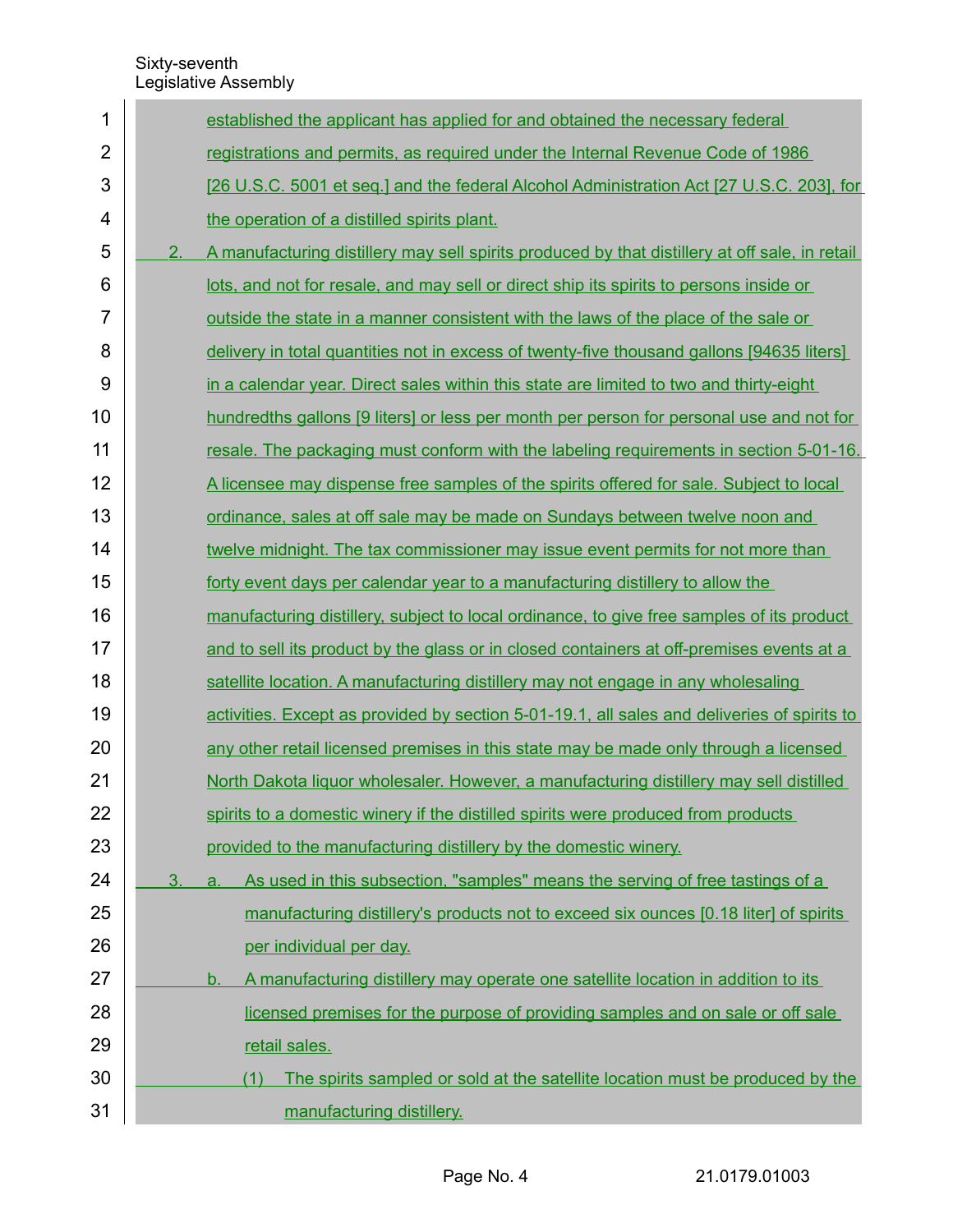| 1              |    | (2)<br>A manufacturing distillery may not produce any spirits at the satellite             |
|----------------|----|--------------------------------------------------------------------------------------------|
| $\overline{2}$ |    | location.                                                                                  |
| 3              |    | (3)<br>A manufacturing distillery that is issued an event permit in accordance with        |
| 4              |    | subsection 2 may hold an indoor or outdoor event at its satellite location at              |
| 5              |    | which the manufacturing distillery may offer free samples of its spirits and               |
| 6              |    | may sell its spirits by the glass or in closed containers.                                 |
| $\overline{7}$ |    | The satellite location must be owned or leased by the manufacturing<br>(4)                 |
| 8              |    | distillery licensee.                                                                       |
| 9              |    | A manufacturing distillery may not engage in wholesaling activities at its<br>(5)          |
| 10             |    | satellite location.                                                                        |
| 11             |    | A manufacturing distillery shall obtain a satellite location license from the tax<br>C.    |
| 12             |    | commissioner before operating a satellite location. The tax commissioner may               |
| 13             |    | issue and renew a satellite location license for an annual fee of one hundred              |
| 14             |    | dollars. This fee is in addition to all other license fees required by this title.         |
| 15             |    | A manufacturing distillery is liable for any violation of alcohol or licensing<br>d.       |
| 16             |    | requirements committed on the premises of its satellite location.                          |
| 17             | 4. | A person may not hold a manufacturing distillery license and a domestic distillery         |
| 18             |    | license.                                                                                   |
| 19             | 5. | A manufacturing distillery may obtain a manufacturing distillery license and a retailer    |
| 20             |    | license allowing the on premises sale of alcoholic beverages at a restaurant owned by      |
| 21             |    | the licensee and located at the manufacturing distillery's satellite location.             |
| 22             | 6. | A manufacturing distillery is subject to section 5-03-06 and shall report and pay          |
| 23             |    | annually to the tax commissioner the wholesaler taxes due on all spirits sold by the       |
| 24             |    | licensee at retail or to a retail licensee, including all spirits shipped directly to      |
| 25             |    | consumers as set forth in sections 5-03-07 and 57-39.6-02. The annual wholesaler tax       |
| 26             |    | reports are due January fifteenth of the year following the year sales were made. The      |
| 27             |    | report must provide the detail and be in a format as prescribed by the tax                 |
| 28             |    | commissioner. The tax commissioner may require the report to be submitted in an            |
| 29             |    | electronic format approved by the tax commissioner.                                        |
| 30             |    | <b>SECTION 2. TRANSITION PERIOD.</b> On or before August 1, 2022, a domestic distillery    |
| 31             |    | licensee rescind a domestic distillery license and apply for and be issued a manufacturing |